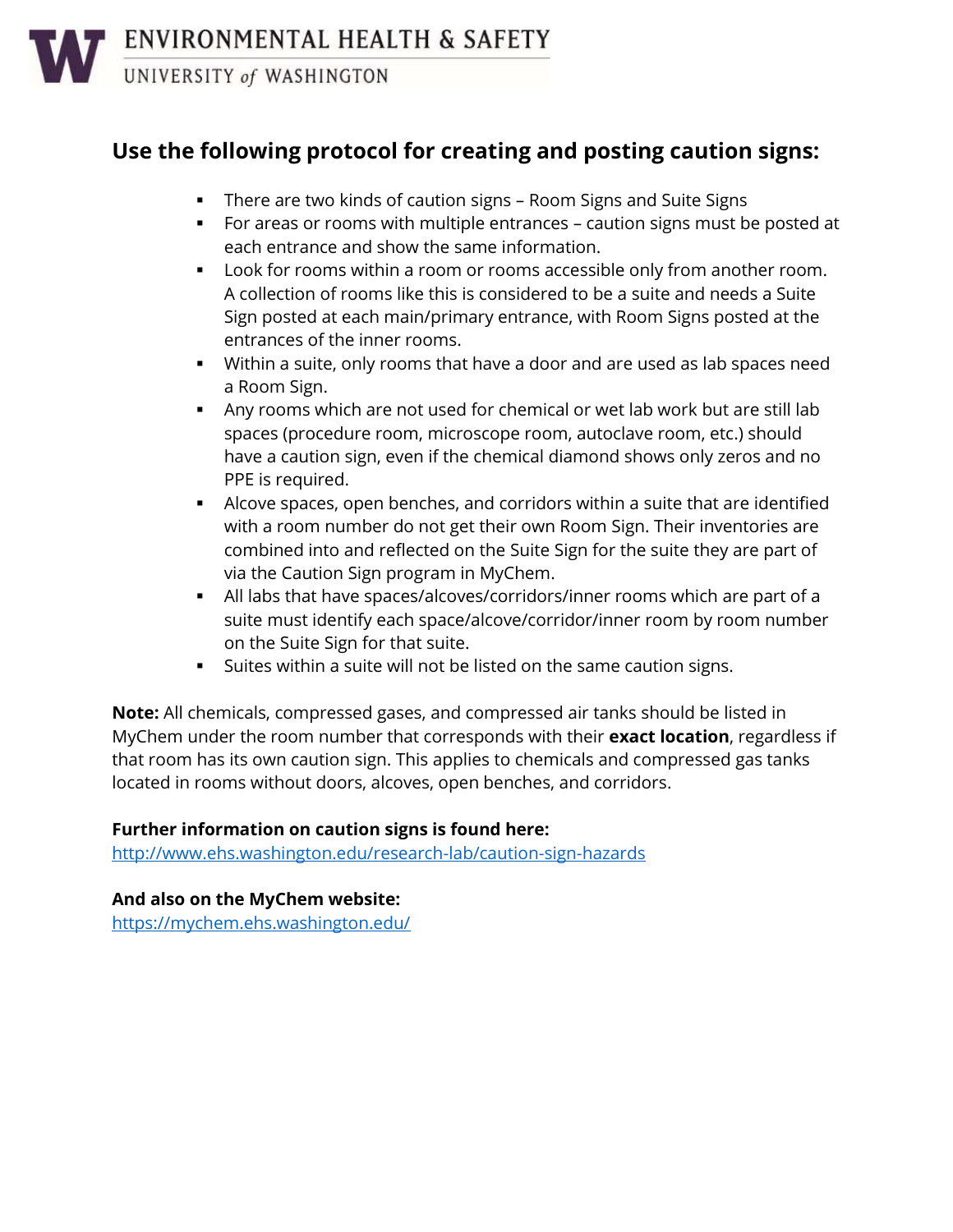**Suite Entry Sign Information** 



## **Definition**

- A suite is a group of rooms that share a door(s) from a hallway.
- The suite entrance(s) may open into a private hallway or a laboratory with doors into other rooms common to the suite including other laboratories, lab support rooms or offices.

#### **Sign requirements**



 A suite must have a sign at the entry that represents the total of all hazards presented by all rooms and spaces within the suite.



 Each room within the suite that contains or uses hazardous materials must have a room sign specific to that space. The suite sign will reflect in aggregate the hazards presented by the chemical inventories listed in all spaces as well as hazardous activities selected in the suite sign tool.



Spaces with partial walls and no door are not rooms for the purpose of the lab entry caution sign.